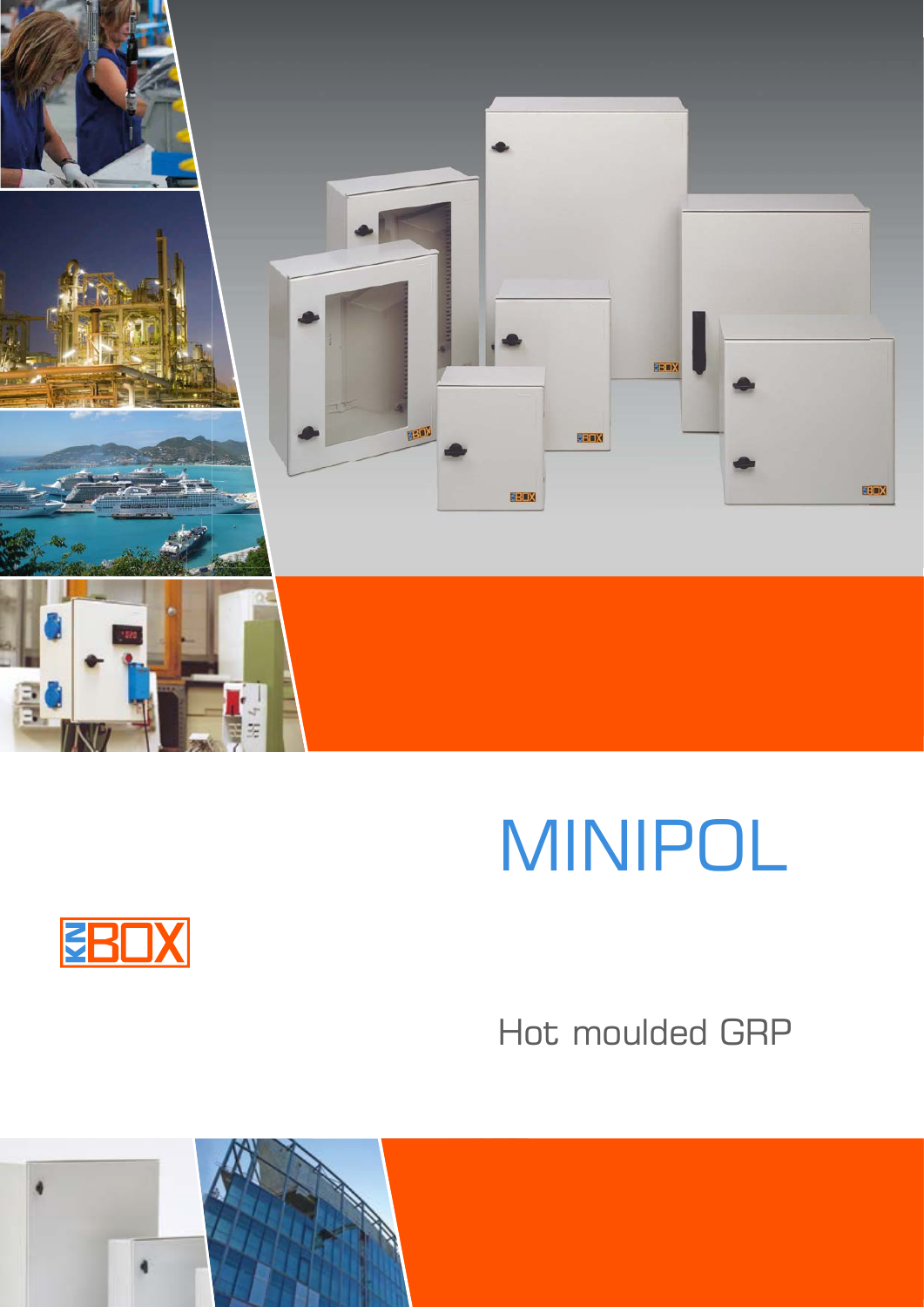## MINIPOL System HOT MOULDED CABINETS

#### **Two door types**

- Plain: allows the mounting of devices in the door.
- Glazed: Combined with mounting plate, chassis and/or internal door permits you to see meters, devices, lamps, etc. maintaining the levels of IP and security.

#### **Grey color RAL** 7035

Also available in Beige, Dark grey or Green

#### **Easy to machine**

Vertical patterns in the interior of the doors, which enables the correct fitting of devices.

#### **Easy fitting**

Quick fixture guides in the back permits fitting without drilling.

#### **Customization**

#### Custom-made manufacturing.





Double bit lock 3-point locking mechanism

Customization on request.

**Locking systems**

Different basic closing and locking systems.





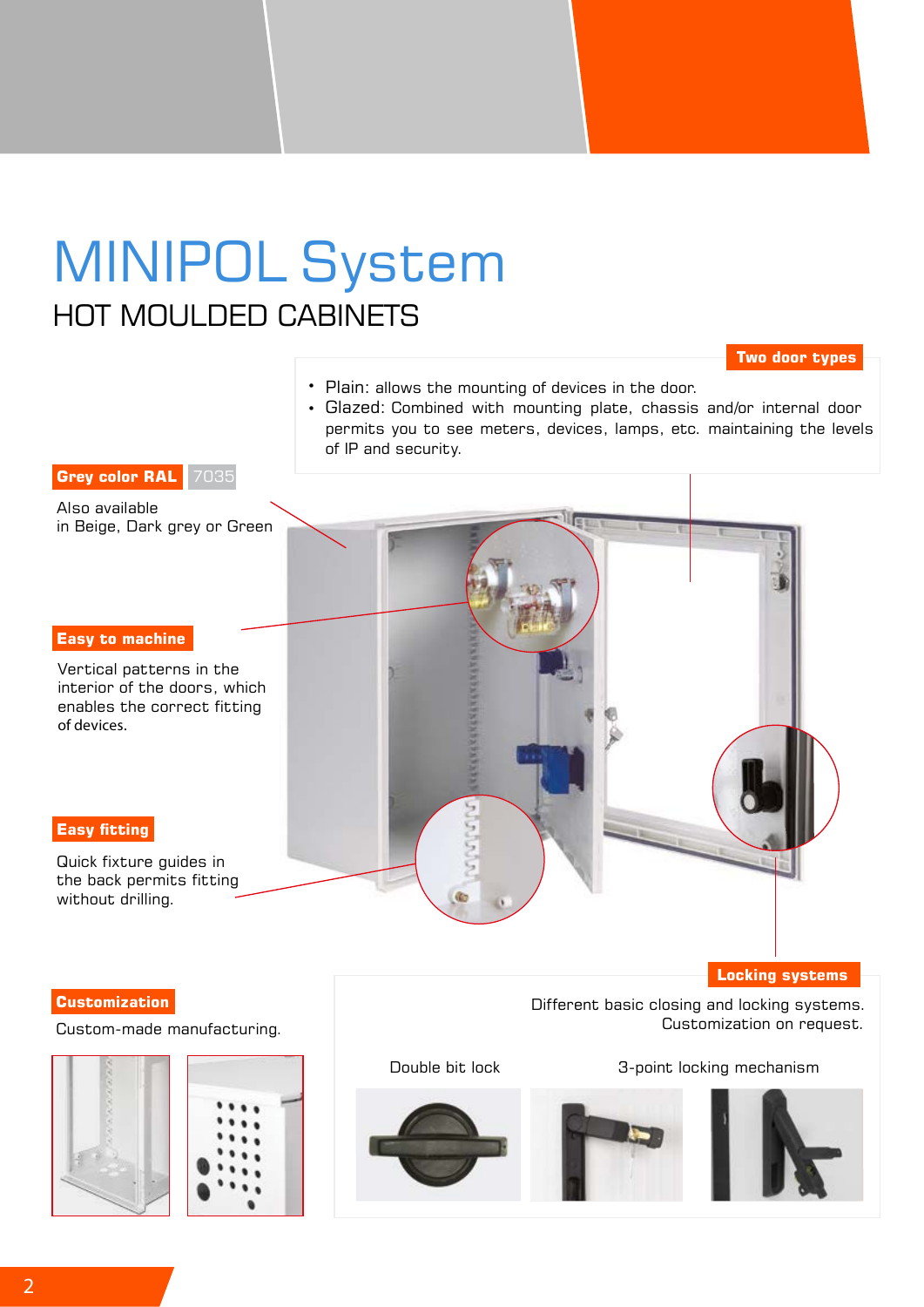

#### **Monobloc : all in 1**

Product composed of a single block



to 960° C **Autoextinguible**

#### **Degrees of protection**

Suited to corrosive environments and climatic agents

- IP66 according to IEC 60529
- IK10 according to IEC 62262 (standard)
- IK08 according to IEC 62262 (glazed window)



#### **UL certification**

This range is UL approved. To order your products according to this approval, please contact us.

#### **Security**

The chassis and internal door maintain an IP20 when the external door is open.





#### **Mounting**



Pole fixing Wall mounting



#### Technical data Fibreglass reinforced polyester Enclosure (GRP) RAL7035<br>colour **IEC 62208** Mechanical (Impact) Resistance IK10 IEC-62262 Protection against dust-water IP-66 IEC-60529 Double Insulation Classe II EN 60439-1 Corrosion resistance Yes IEC 60068-2-30 Thermal Class **A** UNE-21305 Self extinguishing material 960° IEC 60695-2 Temperature Range  $-30^\circ +105^\circ$  IEC 60670 Rated Voltage **1.000V** IEC 60439-5

#### **Internal ZAMAK hinge**

180º door opening warranted. ZAMAK standard. INOX AISI 316 available upon request.

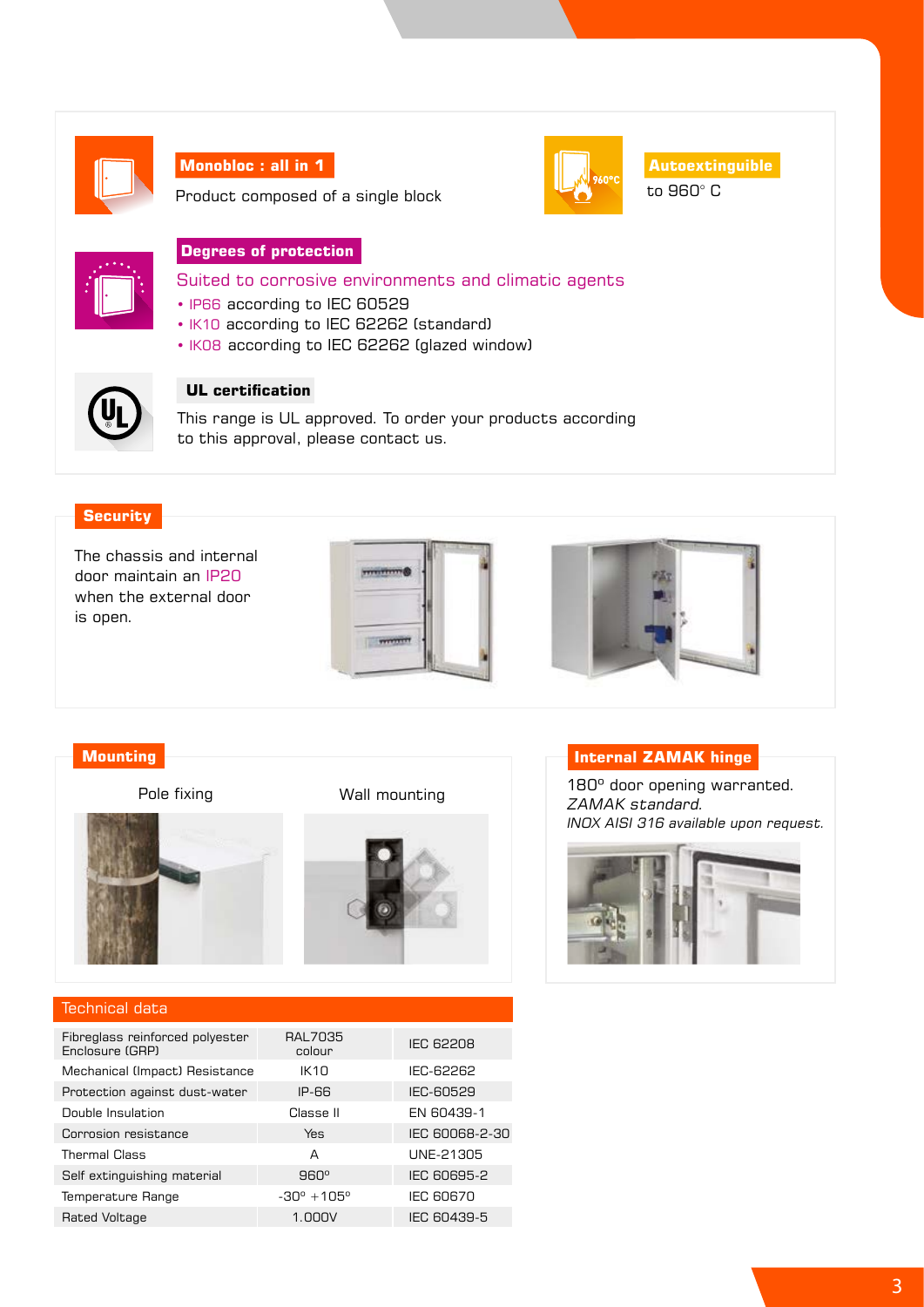## Range of products 300x250x140 400x300x200 400x400x200

|                                   | manga umproducto                                                                                                                  |                                                 |                                |                                     |                                                                                           |                                                                                           |
|-----------------------------------|-----------------------------------------------------------------------------------------------------------------------------------|-------------------------------------------------|--------------------------------|-------------------------------------|-------------------------------------------------------------------------------------------|-------------------------------------------------------------------------------------------|
|                                   |                                                                                                                                   | Dimensions (mm)<br>Height x Width x Depth       |                                |                                     |                                                                                           |                                                                                           |
| CABINETS                          | Plain door<br>Supplied with 2 double bit lock 3.0 mm<br><b>IP66</b>                                                               |                                                 | MN 321<br>06PF320001           | MN 432<br>06PF430001                | MN 442<br>06PF440001                                                                      | MN 542<br>06PF540001                                                                      |
|                                   | Plain door<br>Three point closing device with swing handle<br>1 double bit lock 3.0 mm<br><b>IP66</b>                             |                                                 |                                | MN 432/3P<br>06PF430002             | MN 442/3P<br>06PF440002                                                                   | MN 542/3P<br>06PF540002                                                                   |
|                                   | Glazed door<br>Supplied with 2 double bit lock 3.0 mm<br><b>IP66</b>                                                              |                                                 | MN 321-V<br>06PF320002         | MN 432-V<br>06PF430003              | MN 442-V<br>06PF440003                                                                    | MN 542-V<br>06PF540003                                                                    |
|                                   | Glazed door<br>Three point closing device with swing handle<br>1 double bit lock 3.0 mm<br><b>IP66</b>                            |                                                 |                                | 06PF430004                          | MN 432/3P-V MN 442/3P-V<br>06PF440004                                                     | MN 542/3P-V<br>06PF540004                                                                 |
| C<br>$\frac{11}{11}$<br><b>OS</b> | Polyester mounting plate<br>4 mm thickness                                                                                        |                                                 | <b>MN P32</b><br>06PFPP0001    | <b>MN P43</b><br>06PFPP0002         | <b>MN P44</b><br>06PFPP0003                                                               | <b>MN P54</b><br>06PFPP0004                                                               |
| <b>ACCES</b>                      | Metal mounting plate<br>Galvanized steel<br>2 mm thickness                                                                        |                                                 | MN PM32<br>06PFPM0001          | MN PM43                             | MN PM44<br>06PFPM0002 06PFPM0003                                                          | MN PM54<br>06PFPM0004                                                                     |
|                                   | Perforated mounting plate (TELEQUICK)<br>Zinc plated steel<br>Allows quick fixing of devices by using M4,<br>M5 and M6 screw nuts |                                                 | MN PBR32<br>06PFPF0001         | MN PBR43<br>06PFPF0002              | MN PBR44<br>06PFPF0003                                                                    | MN PBR54<br>06PFPF0004                                                                    |
|                                   | Internal door<br>Made of polyester<br>Installation kit included                                                                   |                                                 |                                | <b>MN PI43</b><br>06PFPI0001        | <b>MN PI44</b><br>06PFPI0002                                                              | <b>MN PI54</b><br>06PFPI0003                                                              |
|                                   | Chassis for the filling of modular devices<br>Composed of a chassis, die casta plates and<br>DIN profiles for fixing the devices  | Nº of modules<br>$No$ of banks                  |                                | MN CH43<br>06PFCH0001<br>24<br>2x12 | MN CH44<br>06PFCH0002<br>36<br>2x18                                                       | MN CH54<br>06PFCH0003<br>54<br>3x18                                                       |
|                                   | Die cast plates<br>Knockouts for DIN Switchgear<br>Plates in self-extinguishing<br>insulating material                            | 152 mm height<br>178 mm height<br>202 mm height |                                | MN CC-300/178<br>06PFCT0004         | MN CC-400/152<br>06PFCT0001<br>MN CC-400/178<br>06PFCT0005<br>MN CC-400/202<br>06PFCT0007 | MN CC-400/152<br>06PFCT0001<br>MN CC-400/178<br>06PFCT0005<br>MN CC-400/202<br>06PFCT0007 |
|                                   | Mounting plate for modular chassis<br>For the fixing of non-modular<br>switchgear<br>Galvanized steel                             | 152 mm height<br>178 mm height<br>202 mm height |                                | MN PB-300/178<br>06PFPC0004         | MN PB-400/152<br>06PFPC0001<br>MN PB-400/178<br>06PFPC0005<br>MN PB-400/202<br>06PFPC0007 | MN PB-400/152<br>06PFPC0001<br>MN PB-400/178<br>06PFPC0005<br>MN PB-400/202<br>06PFPC0007 |
|                                   | Pole mounting for external, provisional intallations<br>as construction, fairs, street lighting, etc.<br>Ctool hand not cupplied  |                                                 | <b>MN FP-250</b><br>06PFFP0006 | MN FP-300<br>06PFFP0007             | <b>MN FP-400</b><br>06PFFP0008                                                            | MN FP-400<br>06PFFP0008                                                                   |

500x400x200

Steel band not supplied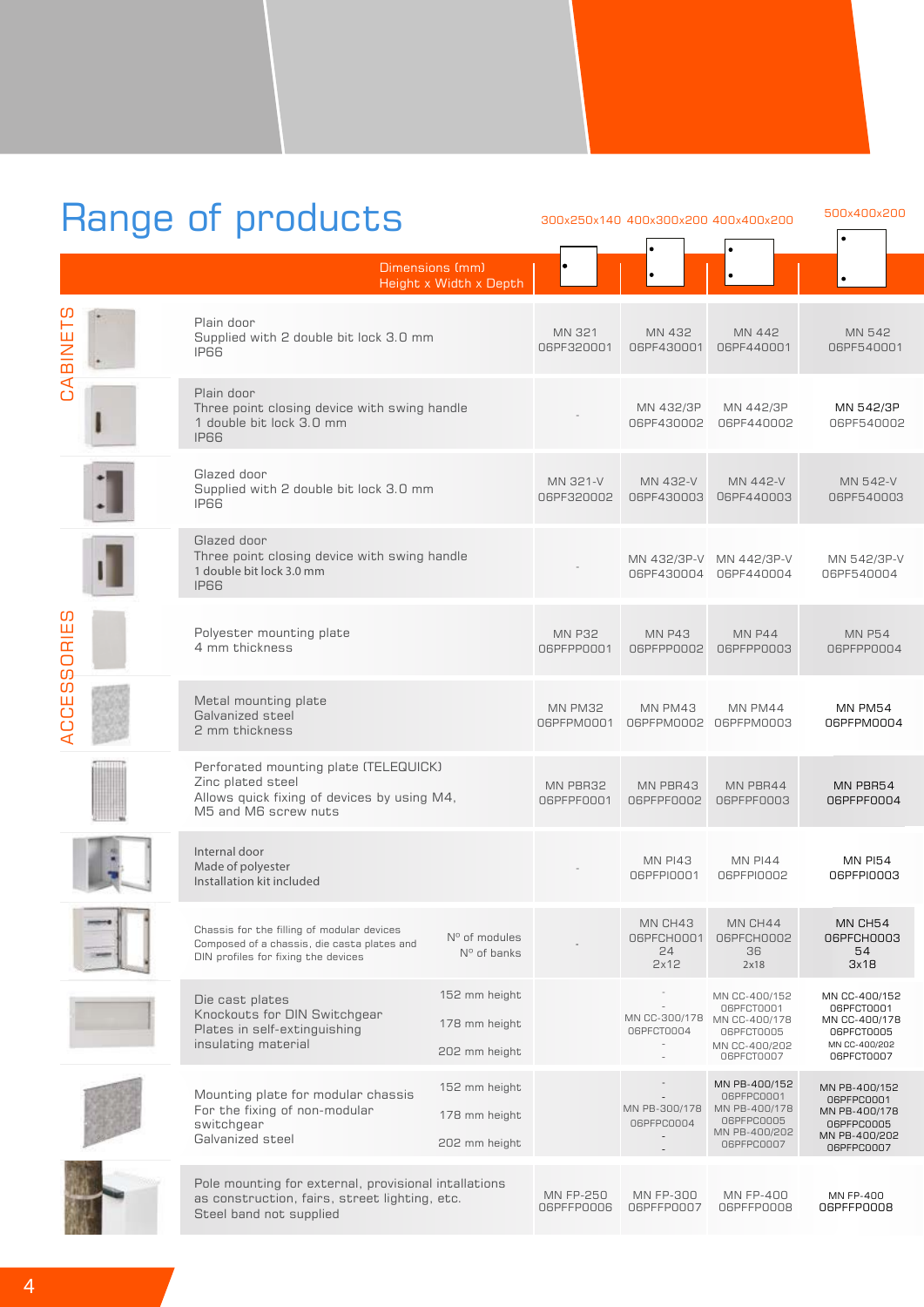| 600x400x230                                                                               | 600x500x230                                                                            | 600x800x300       | 800x600x300                                                                               |
|-------------------------------------------------------------------------------------------|----------------------------------------------------------------------------------------|-------------------|-------------------------------------------------------------------------------------------|
|                                                                                           |                                                                                        |                   |                                                                                           |
|                                                                                           |                                                                                        |                   |                                                                                           |
| MN 642                                                                                    | MN 652                                                                                 |                   | MN 863                                                                                    |
| 06PF640001                                                                                | 06PF650001                                                                             |                   | 06PF860001                                                                                |
| MN 642/3P                                                                                 | MN 652/3P                                                                              | MN 683/3P         | MN 863/3P                                                                                 |
| 06PF640002                                                                                | 06PF650002                                                                             | 06PF680002        | 06PF860002                                                                                |
| MN 642-V                                                                                  | MN 652-V                                                                               |                   | MN 863-V                                                                                  |
| 06PF640003                                                                                | 06PF650003                                                                             |                   | 06PF860003                                                                                |
| MN 642/3P-V                                                                               | MN 652/3P-V                                                                            | MN 683/3P-V       | MN 863/3P-V                                                                               |
| 06PF640004                                                                                | 06PF650004                                                                             | 06PF680004        | 06PF860004                                                                                |
| <b>MN P64</b>                                                                             | <b>MN P65</b>                                                                          | MN P86-68         | MN P86-68                                                                                 |
| 06PFPP0005                                                                                | 06PFPP0006                                                                             | 06PFPP0007        | 06PFPP0007                                                                                |
| MN PM64                                                                                   | MN PM65                                                                                | <b>MN PM86-68</b> | <b>MN PM86-68</b>                                                                         |
| 06PFPM0005                                                                                | 06PFPM0006                                                                             | 06PFPM0007        | 06PFPM0007                                                                                |
| MN PBR64                                                                                  | MN PBR65                                                                               | MN PBR86          | MN PBR86                                                                                  |
| 06PFPF0005                                                                                | 06PFPF0006                                                                             | 06PFPF0008        | 06PFPF0007                                                                                |
| <b>MN PI64</b>                                                                            | MN PI65                                                                                |                   | <b>MN PI86</b>                                                                            |
| 06PFPI0004                                                                                | 06PFPI0005                                                                             |                   | 06PFPI0006                                                                                |
| MN CH64<br>06PFCH0004<br>54<br>3x18                                                       | MN CH65<br>06PFCH0005<br>69<br>3x23                                                    | 116<br>4x29       | <b>MN CH86/4</b><br><b>MN CH86/5</b><br>06PFCH0006 06PFCH0007<br>145<br>5x29              |
| MN CC-400/152<br>06PFCT0001<br>MN CC-400/178<br>06PFCT0005<br>MN CC-400/202<br>06PFCT0007 | MN CC-500/152<br>06PFCT0002<br>$\overline{\phantom{a}}$<br>MN CC-500/202<br>06PFCT0008 |                   | MN CC-600/152<br>06PFCT0003<br>MN CC-600/178<br>06PFCT0006<br>MN CC-600/202<br>06PFCT0009 |
| MN PB-400/152<br>06PFPC0001<br>MN PB-400/178<br>06PFPC0005<br>MN PB-400/202<br>06PFPC0007 | MN PB-500/152<br>06PFPC0002<br>$\overline{\phantom{a}}$<br>MN PB-500/202<br>06PFPC0008 |                   | MN PB-600/152<br>06PFPC0003<br>MN PB-600/178<br>06PFPC0006<br>MN PB-600/202<br>06PFPC0009 |
| MN FP-400                                                                                 | <b>MN FP-500</b>                                                                       | <b>MN FP-800</b>  | MN FP-600                                                                                 |

06PFFP0008

06PFFP0009

06PFFP0011

#### **Locking systems**

All our standard cabinets are supplied with 2 double bit locks 3.0 mm. Order your cabinets with customized locking systems by simply changing the number before the last number of the product reference:

#### **Example :**

06PF430031 = cabinet 400mm height x 300mm width x 200mm Depth, manual with key lock See all possible configurations on the next page

#### **Plates (mm)**

| POI YESTER |                           |                |   |                 |   |
|------------|---------------------------|----------------|---|-----------------|---|
| Ref.       | Type                      | $\overline{A}$ | B | C               | D |
| 06PFPP0001 | <b>MN P32</b>             |                |   | 213 268 248 175 |   |
| 06PFPP0002 | MN P43                    |                |   | 260 358 338 222 |   |
| 06PFPP0003 | MN P44                    |                |   | 360 358 338 322 |   |
| 06PFPP0004 | <b>MN P54</b>             |                |   | 360 458 360 322 |   |
| 06PFPP0005 | MN P64                    |                |   | 360 558 538 322 |   |
| 06PFPP0006 | <b>MN P65</b>             |                |   | 460 558 538 422 |   |
| 06PFPP0007 | MN P68/86 556 754 734 518 |                |   |                 |   |



| METAL      |                    |                |     |     |     |     |     |
|------------|--------------------|----------------|-----|-----|-----|-----|-----|
| Ref.       | Type               | $\overline{A}$ | B   | C   | D   | E   | F   |
| 06PFPM0001 | MN PM32            | 213            | 268 | 248 | 175 | 148 | 193 |
| 06PFPM0002 | MN PM43            | 254            | 358 | 338 | 222 | 238 | 234 |
| 06PFPM0003 | MN PM44            | 354            | 358 | 338 | 322 | 238 | 334 |
| 06PFPM0004 | <b>MN PM54</b>     | 354            | 458 | 438 | 322 | 338 | 334 |
| 06PFPM0005 | MN PM64            | 354            | 558 | 538 | 322 | 438 | 334 |
| 06PFPM0006 | MN PM65            | 454            | 558 | 538 | 422 | 438 | 434 |
| 06PFPM0007 | MN PM68<br>MN PM86 | 550            | 754 | 734 | 518 | 634 | 530 |



#### PERFORATED

06PFFP0010

| Ref.       | Type               | A | B |                                 |  | G       | н.  |
|------------|--------------------|---|---|---------------------------------|--|---------|-----|
| 06PFPF0001 | <b>MN</b><br>PBR32 |   |   | 202 268 248 175                 |  | 195 200 |     |
| 06PFPF0002 | MN<br>PBR43        |   |   | 250 358 338 222 354 243 240 160 |  |         |     |
| 06PFPF0003 | <b>MN</b><br>PBR44 |   |   | 350 358 338 322 354 343 240 260 |  |         |     |
| 06PFPF0004 | MN<br><b>PBR54</b> |   |   | 350 458 438 322 454 343 340 260 |  |         |     |
| 06PFPF0005 | <b>MN</b><br>PBR64 |   |   | 350 558 538 322 554 343 440 260 |  |         |     |
| 06PFPF0006 | MN<br>PBR65        |   |   | 450 558 538 422 554 443 440 360 |  |         |     |
| 06PFPF0007 | <b>MN</b><br>PBR86 |   |   | 545 754 734 518 750 538 636 455 |  |         |     |
| 06PFPF0008 | MN<br>PBR68        |   |   | 754 545 518 734 538             |  | 750 455 | 636 |

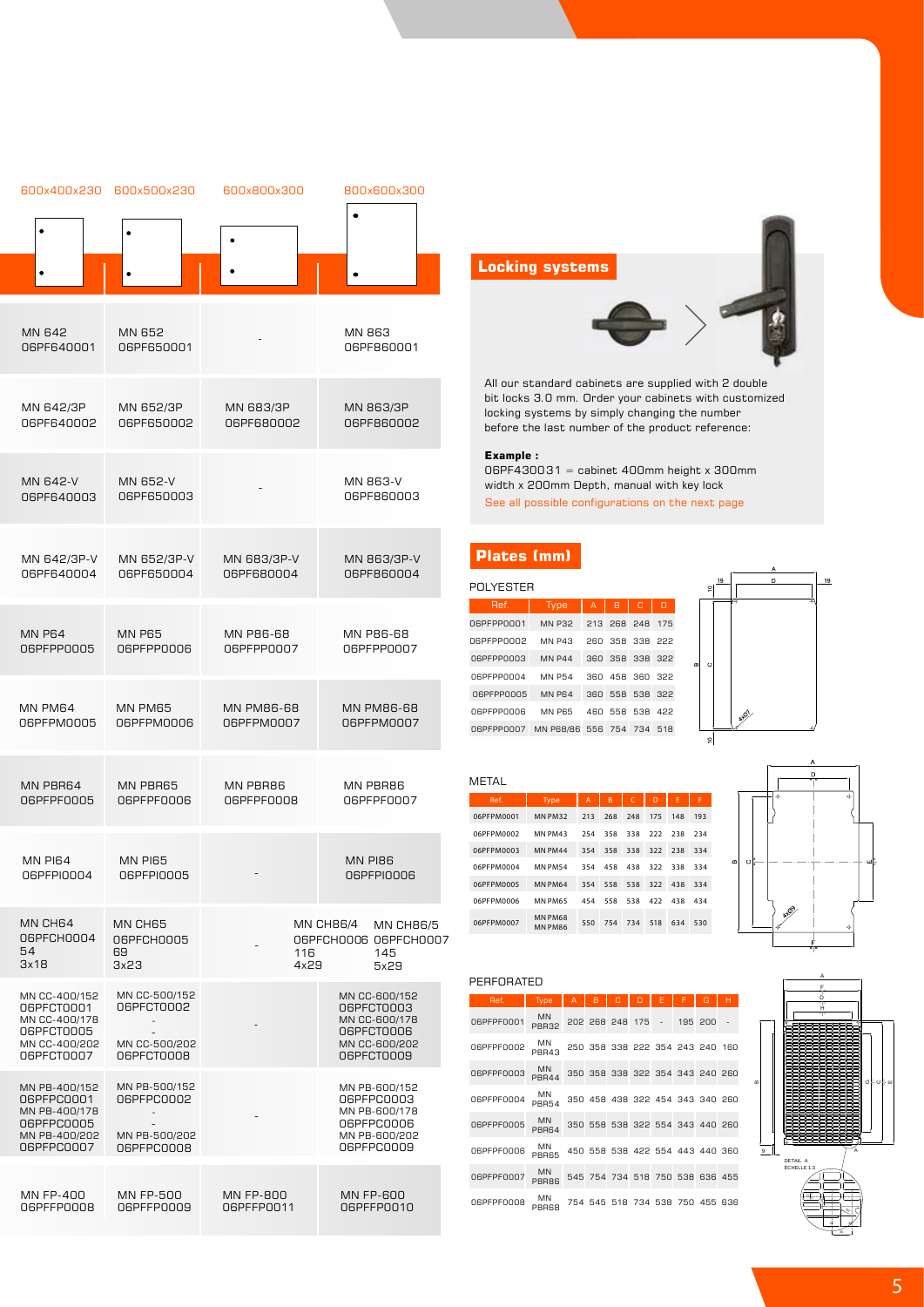### **Accessories**



Set of 4 adjustable brackets

**Nuts**

To fix devices with the help of perforated mounting plate.

#### **Adjustable base plate**

Set of four profiles for the adjustement of the base plate, to different depths. Made of galvanized steel. Fast fixing to the cabinet.



Ref. 06PFAD0001



Ref. 06PFAD0002

Nut M4 Ref. 06PFAD0003 Nut M5 Ref. 06PFAD0004 Nut M6 Ref. 06PFAD0005



Cabinet kit for : MN 432, 442 & 542 Ref. 06PFAD0006 MN 642 & 652 MN 863

Ref. 06PFAD0007 Ref. 06PFAD0008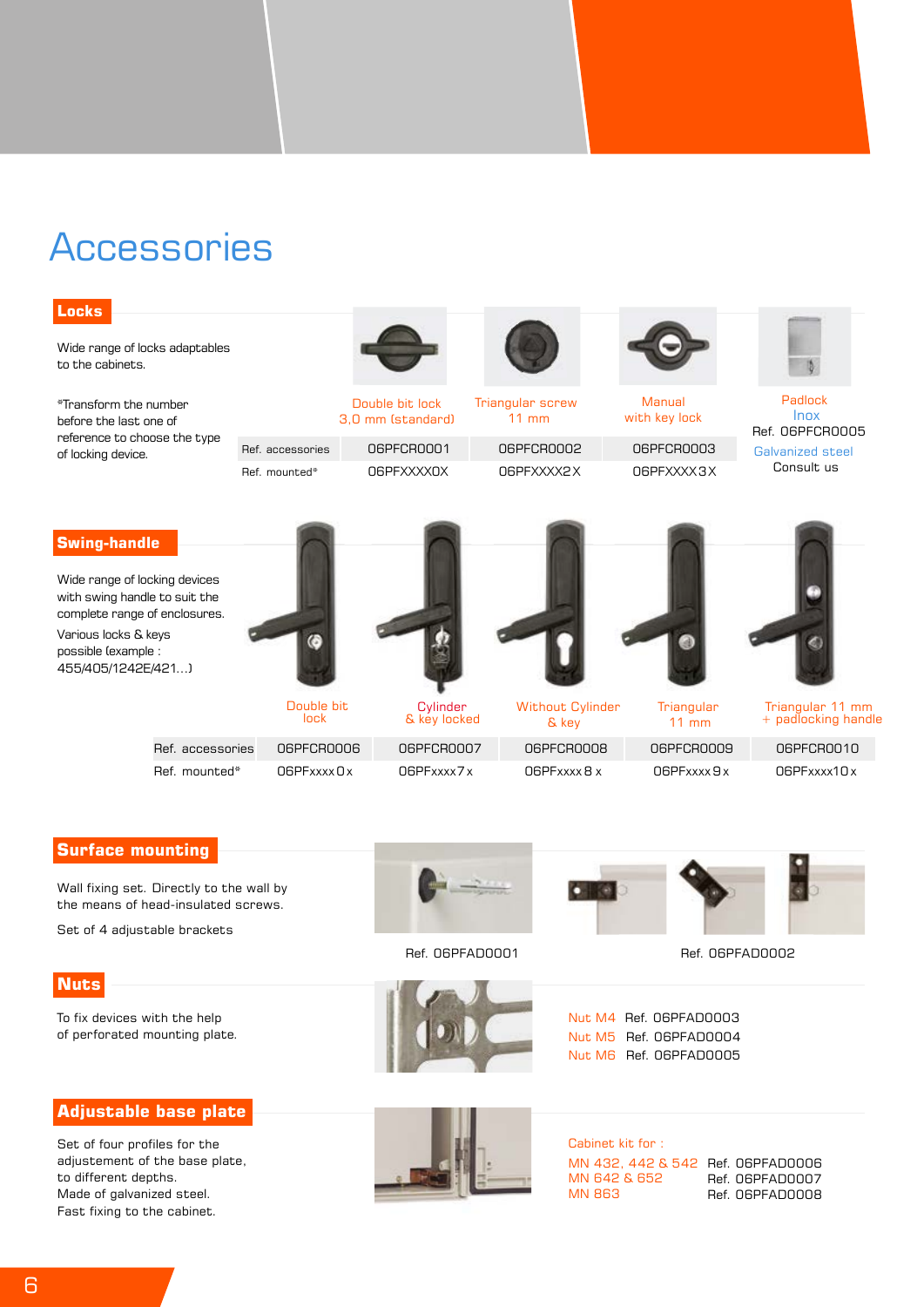#### **Ventilation device**

To allow ventilation in the cabinet. (Two air vents must be mounted per enclosure to ensure the per enclosure to ensure the correct air circulation) Little size RAL 7035 x1



Ref. 06PEAD0001 Big size RAL 7035 x2 Ref. 06PEAD0002

> IP54 150x150mm x1 Ref. 06PEAD0003



#### **Shutters**

Set of shutters enabling partial covering of the window for automatic fuses. Made of a self-extinguishing and isolating material. Fast fixing.



Set of 3 pieces of 1 module and 2 pieces of ½ module. Ref. 06PNAD0001

#### **Drain valve**

Enabling drainage of possible condensation. Made of polyester.



For all types of enclosures. Ref. 06PNAD0002

## **Dimensional**







| <b>Reference</b> | <b>Type</b>   | A (mm) | B   | C.  | D   | E   | F   | G   | Н                        |     | U   | ĸ   |      | M    |
|------------------|---------------|--------|-----|-----|-----|-----|-----|-----|--------------------------|-----|-----|-----|------|------|
| 06PF320001       | MN 321        | 300    | 250 | 140 | 297 | 248 | 215 | 330 | $\overline{\phantom{a}}$ |     | 115 | 220 | 75   | 35,5 |
| 06PF430001       | MN 432        | 400    | 300 | 200 | 344 | 338 | 262 | 420 | 158                      | 138 | 121 | 281 | 89.5 | 53   |
| 06PF440001       | MN 442        | 400    | 400 | 200 | 444 | 338 | 362 | 420 | 158                      | 138 | 221 | 281 | 89.5 | 53   |
| 06PF540001       | MN 542        | 500    | 400 | 200 | 444 | 438 | 362 | 520 | 158                      | 138 | 221 | 381 | 89.5 | 53   |
| 06PF640001       | MN 642        | 600    | 400 | 230 | 444 | 538 | 362 | 620 | 187                      | 167 | 221 | 481 | 89.5 | 53   |
| 06PF650001       | MN 652        | 600    | 500 | 230 | 544 | 538 | 462 | 620 | 187                      | 167 | 321 | 481 | 89.5 | 53   |
| 06PF680001       | <b>MN 683</b> | 600    | 800 | 300 | 816 | 558 | 734 | 640 | 257                      | 237 | 621 | 481 | 89.5 | 53   |
| 06PF860001       | <b>MN 863</b> | 800    | 600 | 300 | 640 | 734 | 558 | 816 | 257                      | 237 | 421 | 681 | 89.5 | 53   |